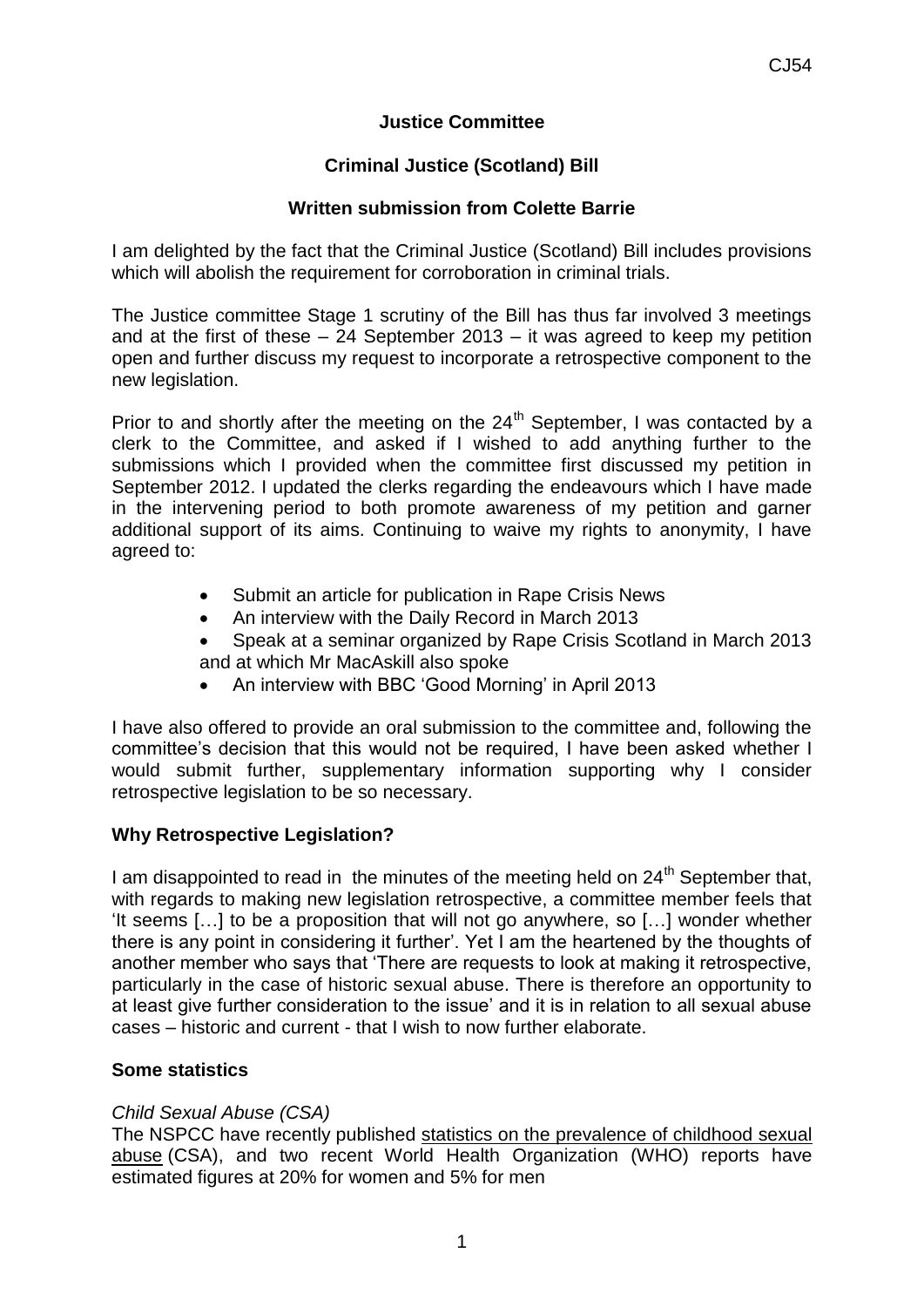The 2001 Census records Scotland's adult population as 4,089,946. Of these, 2,155,701 are female and 1,934,245 are male. Using the WHO findings, this means that, in Scotland:

431,140 women may have been sexually abused as children

96,712 men may have been sexually abused as children

The percentage of these women and men who have been able to approach the police about their abuse is unknown. So too is the percentage who may ever be ready to do so.

With over half a million of Scotland's adult population as possible victims of CSA, how many of Scotland's adults are actually perpetrators? One perpetrator can have several victims but some also have a single victim to whom they have unquestioned access. I don't know what ratio to apply to get a meaningful estimate but even if we allow 1:3 (one perpetrator being responsible for three victims) it is feasible that, in Scotland, there are 171,191 perpetrators of Child Sexual Abuse. With Scotland's current prison population being 7845, it may be reasonable to suspect that many of the possible 171,191 CSA perpetrators live undetected within their communities.

#### *Adult Sexual Abuse (ASA)*

Available data suggests that nearly one in four women worldwide may experience sexual violence by an intimate partner in their lifetime (WHO, 2002). (Available online at **[www.who.int](http://www.who.int/violence_injury_prevention/violence/world_report/factsheets/en/index.html)**)

With Scotland's adult female population being 2,155,701, this 'one in four' translates as a possible 528,925 victims

In 2012/13, 1372 rapes and 90 attempted rapes were reported to the police in Scotland. (Statistical Bulletin Crime and Justice Series, Recorded Crime in Scotland 2012-13). I cannot find any data regarding prosecution and conviction rates regarding these cases. However:

In 2009 / 2010. Rapes recorded by police: 884. Number prosecuted: 92. (10.4%) Number convictions: 41 (4.6%)

In 2007 /2008. Rapes recorded by police: 821. Number prosecuted: 85 (10.35%). Number convictions: 26 (3.1%)

Corroboration has been a barrier to justice. Research by the Crown Office found that in 2010, there were more than 458 cases where an accused person was placed on petition but where the case did not go any further because of a lack of corroboration.

Fiscals looked at a further 141 sexual offences not prosecuted in 2010, and found 94 (67%) had a good chance of a conviction had they made it to court. This would have meant that there would have been a total of 135 convictions in 2010, representing 15.3% of cases reported; whereas, as figures above prove, only 4.6% were.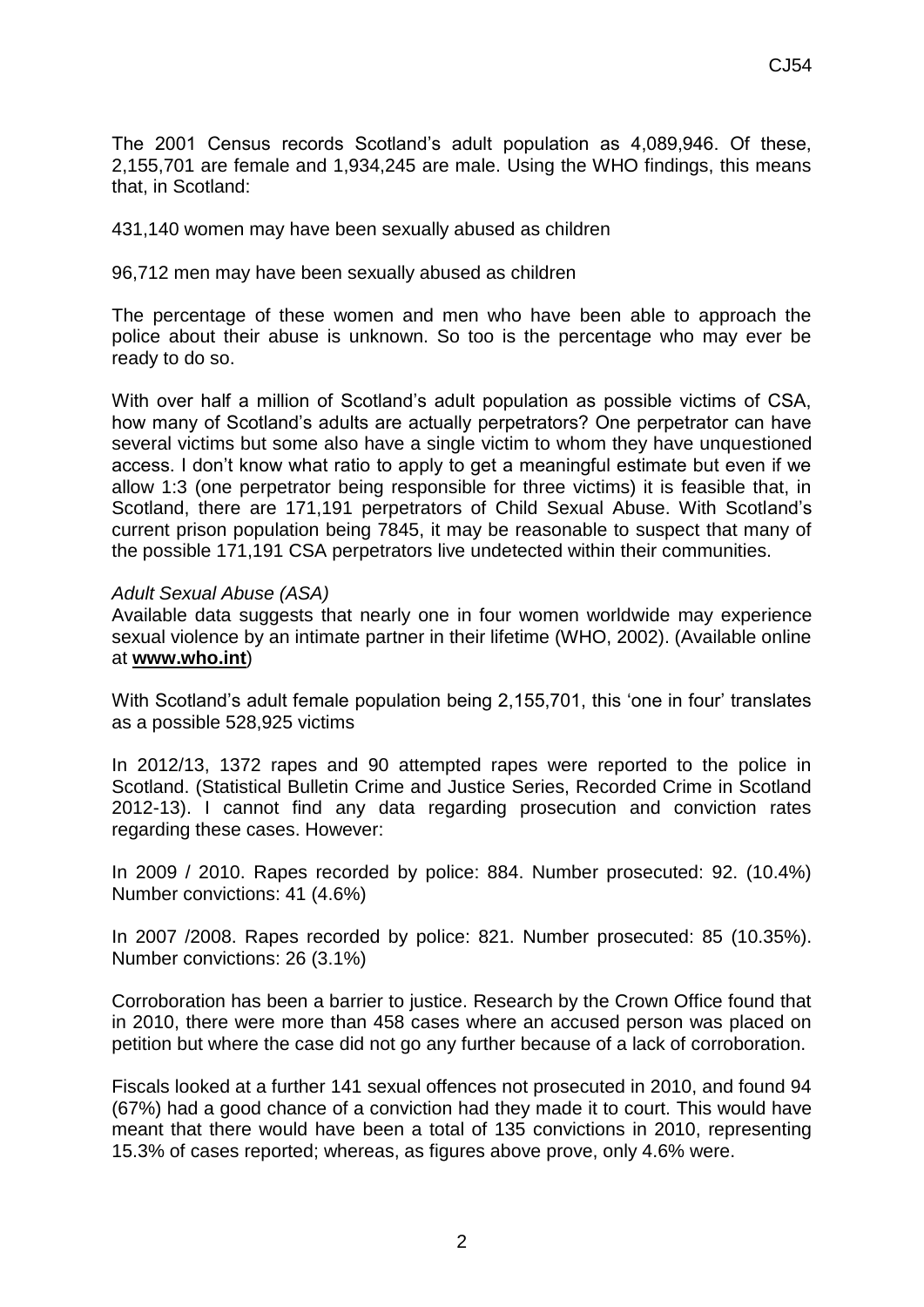## **Effects & Impact of Sexual Abuse**

People are affected in different ways and to different extents by abuse. Survivors live their lives just like anyone else, but for some there are long-term effects:

- Mental and physical health problems
- Alcohol and drug misuse to cope with trauma
- Homelessness and suicide

Not all survivors go on to have these problems, but many suffer long-term trauma in one form or another. [\(http://www.survivorscotland.org.uk/about-sexual-abuse/\)](http://www.survivorscotland.org.uk/about-sexual-abuse/)

As the committee will be aware, I am a survivor of childhood sexual abuse and it was many years – and even then only owing to having been in therapy for some time – before I was able to approach the police and make a statement about what had happened to me. Therefore, on a very personal level, I have a clear understanding of the trauma and effects of such abuse.

I also have some professional understanding. During my career as a probation officer, I have worked as the case manager for sex offenders, the treatment programme facilitator for domestic abuse perpetrators – many of whom employ power and control tactics to coerce partners into non-consensual sex – and a Woman's Safety Officer, working to protect abused women.

Within my caseload are also young men who have been sexually abused as children or raped as adults and it is even harder for them to find the courage to seek justice.

I have seen how the trauma experienced by these groups of people has manifested in low self-esteem, powerlessness, stigma, self-loathing, feelings of shame and guilt, unhealthy relationships, substance misuse and self-harming.

## **A Question of Justice**

The statistics which I have quoted in this document suggests that there is a high proportion of Scotland's population who are survivors of Child Sexual Abuse or Adult Sexual Abuse and that current criminal justice legislation is failing them when they seek justice. Abolishing the corroboration requirement is one step towards remedying this but in itself it is not enough.

The current low rate of sexual offence convictions means that there are an unacceptable number of sex offenders living unmonitored within their communities.

When the probation services assess risk of harm posed by perpetrators, we use an evidence base which tells us that 'the predictor for future behaviour is past behaviour'. Therefore, unmonitored as they are, these sex offenders are likely to reoffend and this means new victims.

I know from personal experience how brave one must be to report sexual abuse and what it costs to do so. It took 3 years from initial contact with the police to finally having a court date. I never expected it to take this long and these 3 years were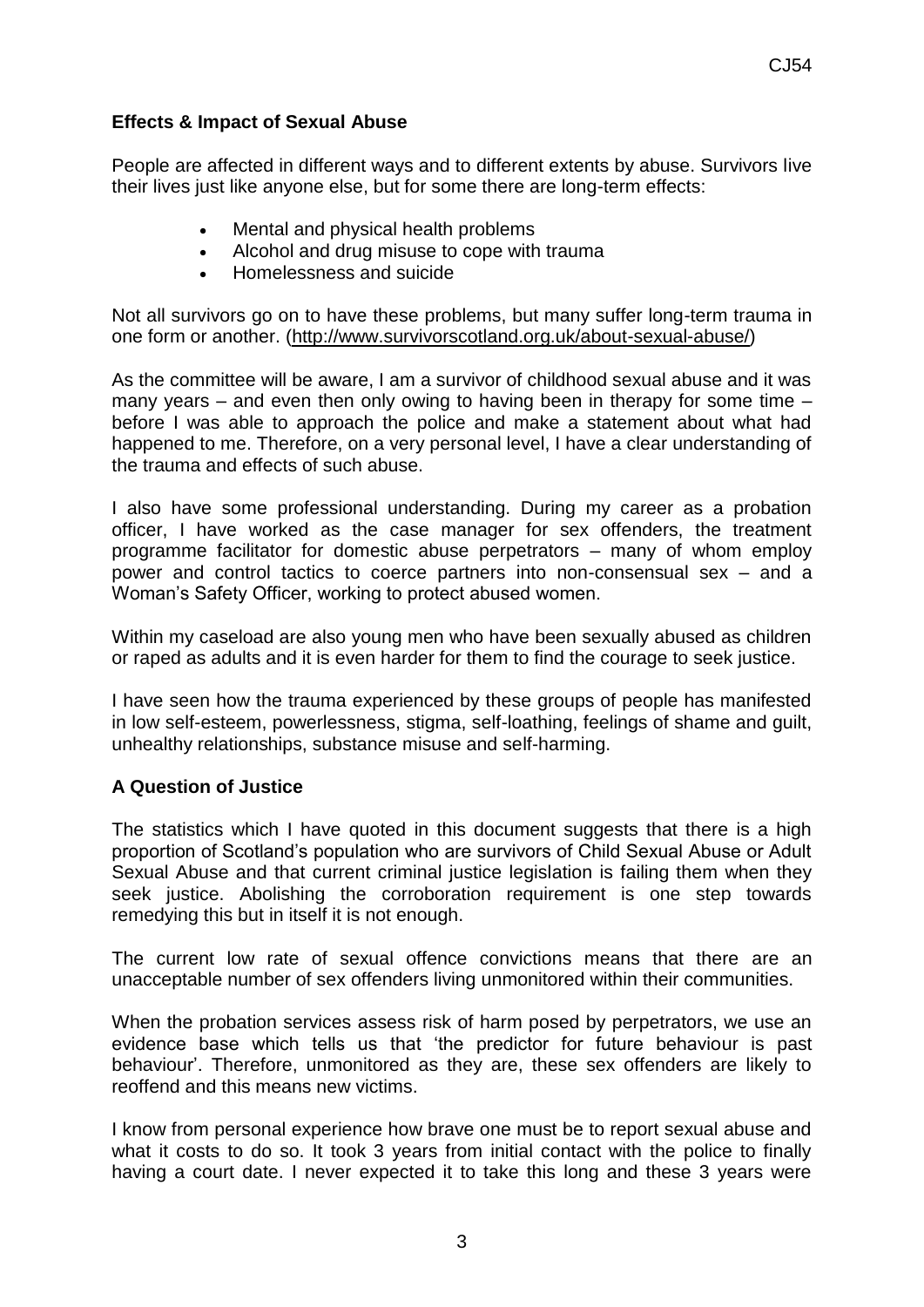exhausting. I went through the precognition with the Fiscal and also with my abuser's solicitor, the access to and sharing of my medical and therapy records, a Viper ID and verbal abuse from my abuser's supporters. The whole process was one which re-traumatized me. I could once again taste, feel, smell and hear my abuser and each and every thing that he did to me was as once more as clear as when he first did them. I am certain that my experience is shared by all who take the brave step of seeking justice; we lay ourselves open to reliving the trauma. Yet we do so in the hope that finally there will be an ending to it; an ending only made possible when our abusers are finally held to account for what they have done to us.

By making the new Criminal Justice (Scotland) Bill retrospective, Scotland's legislators will accord to us the opportunity to once again seek justice for the harm caused to us and the pain which we continue to endure. We may once more have hope of healing and an ending to such pain. When one is wounded by something harmful which leaves shrapnel imbedded in the flesh, the usual response by professionals is to remove the shrapnel and thus prevent further pain or injury. Sexual abuse leaves its own unique shrapnel embedded in the very core of the victim and, survive as we do, the wound can never fully heal until the invading presence is neutralized.

#### **What Costs?**

I know that there are concerns about how far back is it realistic for retrospective legislation to apply. I am sure that most of the hesitation arises from concerns about the costs involved should hundreds of cases once deemed insufficient to proceed owing to lack of corroboration now be deemed sufficient. The increased workloads for the Crown and Courts obviously has a monetary value.

The committee will be aware of the cases regarding Jimmy Saville and Stuart Hall; the sheer number of victims across a period of several decades. No doubt there is a vast amount of money involved in pursuing justice for their victims yet this is precisely what is happening. Not solely owning to the fact that, in so doing, the prosecutors seek to facilitate healing for the victims – this removal of the ages old shrapnel which blights their lives – but also because it is in the public interest. The message to other abusers must be clear – no matter who you are or how long ago you abused your victim(s), you will be held to account. Such a message will hopefully encourage other victims to come forward and also deter unmasked abusers from further abuse.

It is my belief that my abuser continues to abuse – for why should he not? He has been getting away with it for years, the one chance I had for him to be held to account for this and stopping him from harming another was thwarted by the corroboration requirement. His employment provides him with access to children and another thing which my training has taught me is that when a person is sexually aroused by children, they will always be sexually aroused by children. They don't 'grow out of it' and there is no 'cure'. It is only by engaging in treatment programmes that they learn the strategies to employ to prevent themselves from acting upon the urge to satisfy their sexual cravings. Unconvicted, my abuser has obviously not engaged in such treatment and therefore has no strategies to prevent him acting on his urges. It has been 19 months since the second victim withdrew and my case